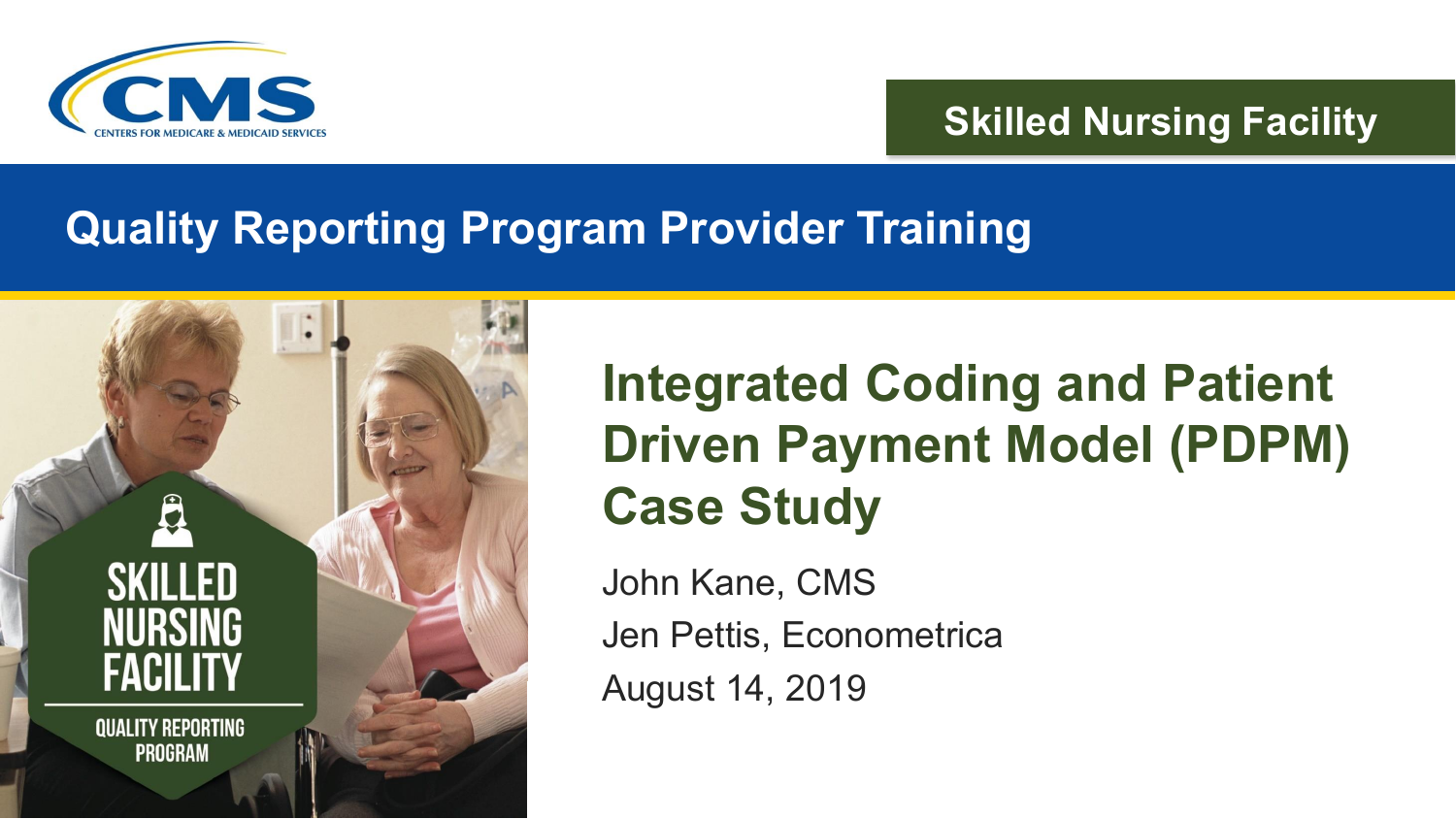### **Acronyms in This Presentation**

- BIMS Brief Interview for Mental Status
- CHF Congestive Heart Failure
- CNA Certified Nursing Assistant
- COPD Chronic Obstructive Pulmonary Disease
- DTI Deep Tissue Injury
- HIPPS Health Insurance Prospective Payment System
- NTA Non-Therapy Ancillary



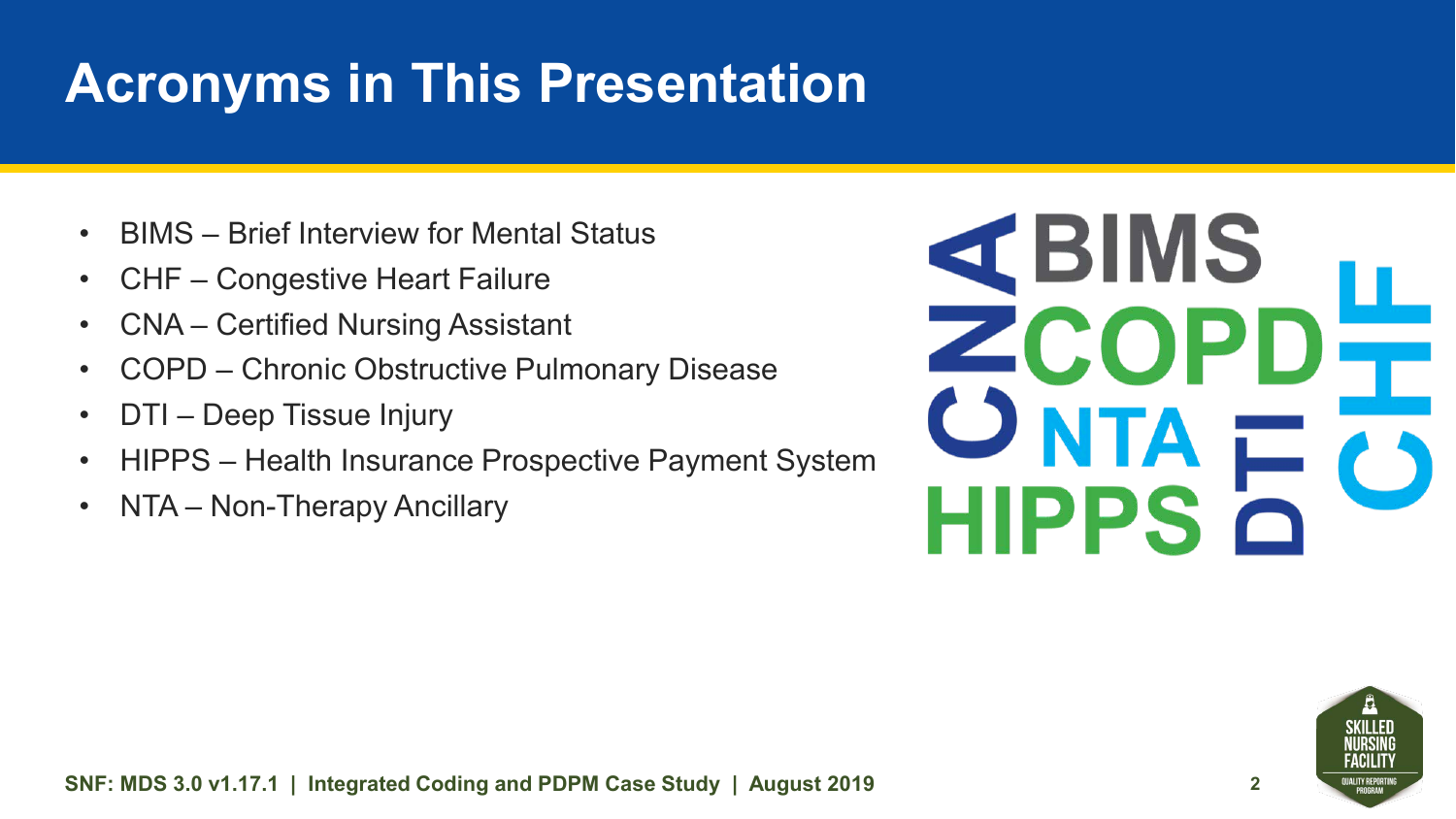## **Acronyms in This Presentation (cont.)**

- OT Occupational Therapist
- PDPM Patient Driven Payment Model
- PPS Prospective Payment System
- PT Physical Therapist
- SLP Speech-Language Pathology
- SNF Skilled Nursing Facility

# PT OT CO <u>ЩРDРМО</u> **ZSLPQ**

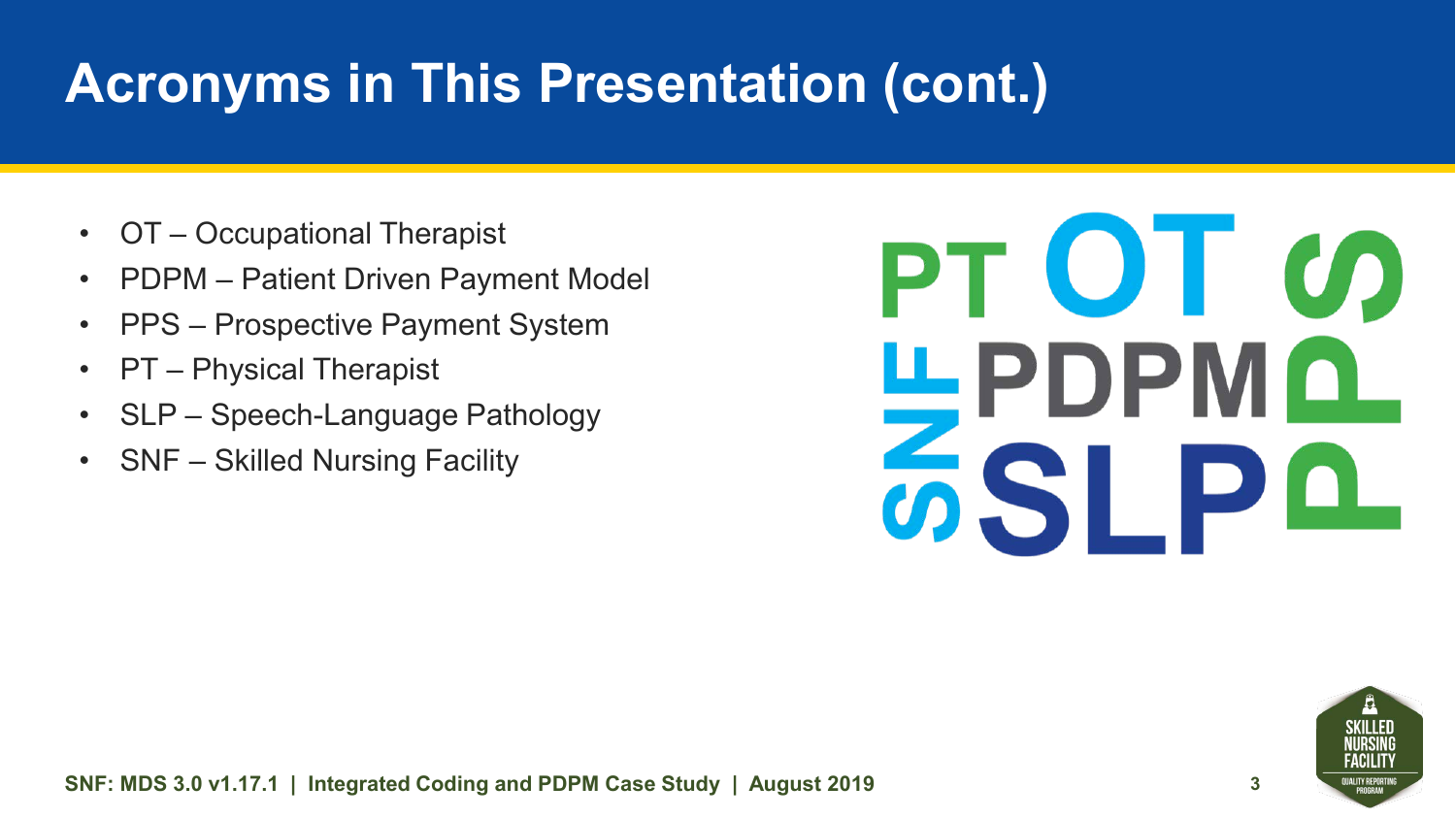

- Apply knowledge acquired during the 2-day training to accurately code a clinical resident scenario.
- Calculate the appropriate Health Insurance Prospective Payment System (HIPPS) code under the Patient Driven Payment Model (PDPM).



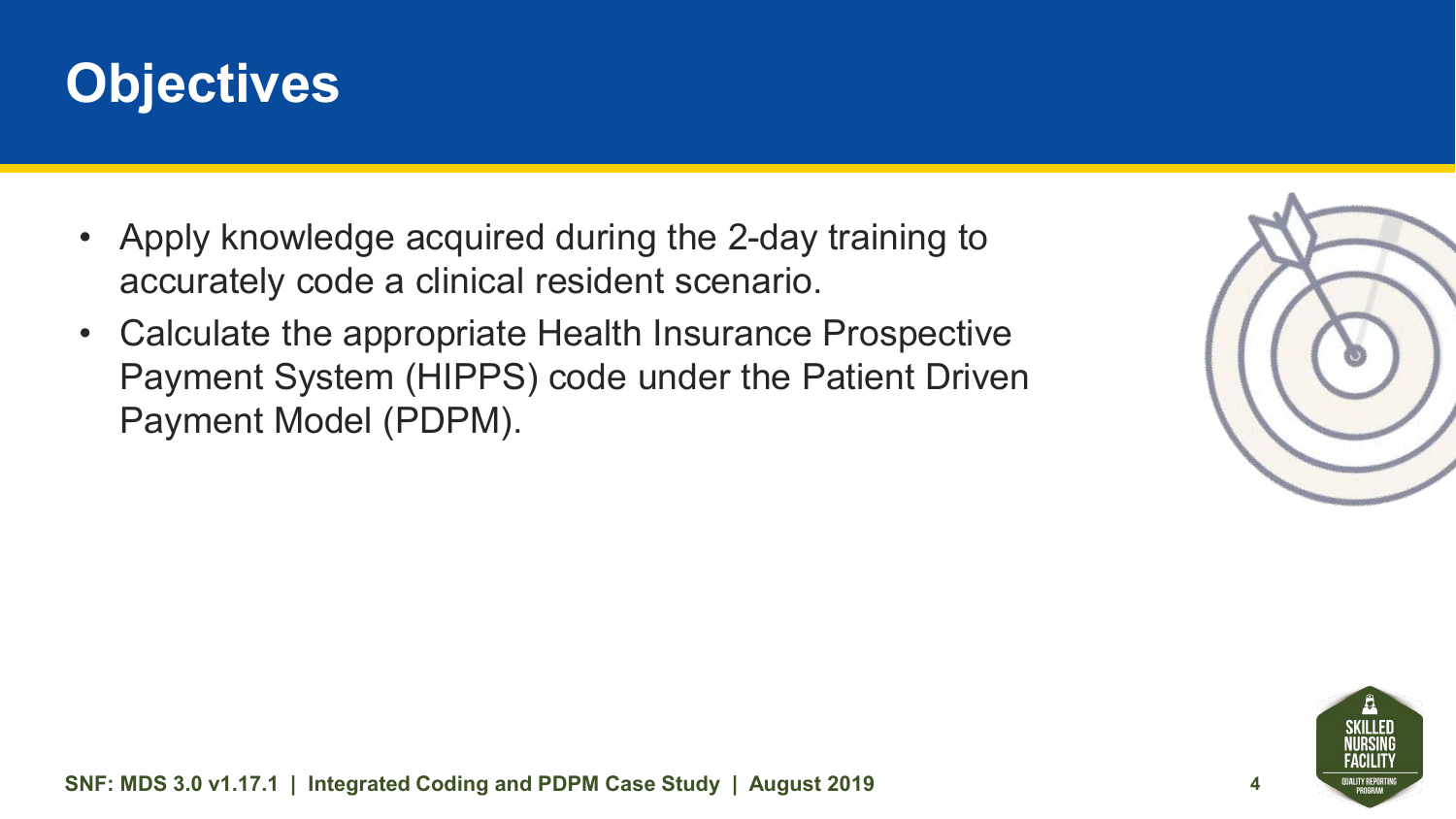#### **Meet Mrs. S**

- 78-year-old female.
- Admitted to acute care hospital on November 3 with respiratory distress and right hip pain following a fall. Admission diagnoses:
	- − Fracture of the neck of the right femur.
	- − Exacerbation of Congestive Heart Failure (CHF).



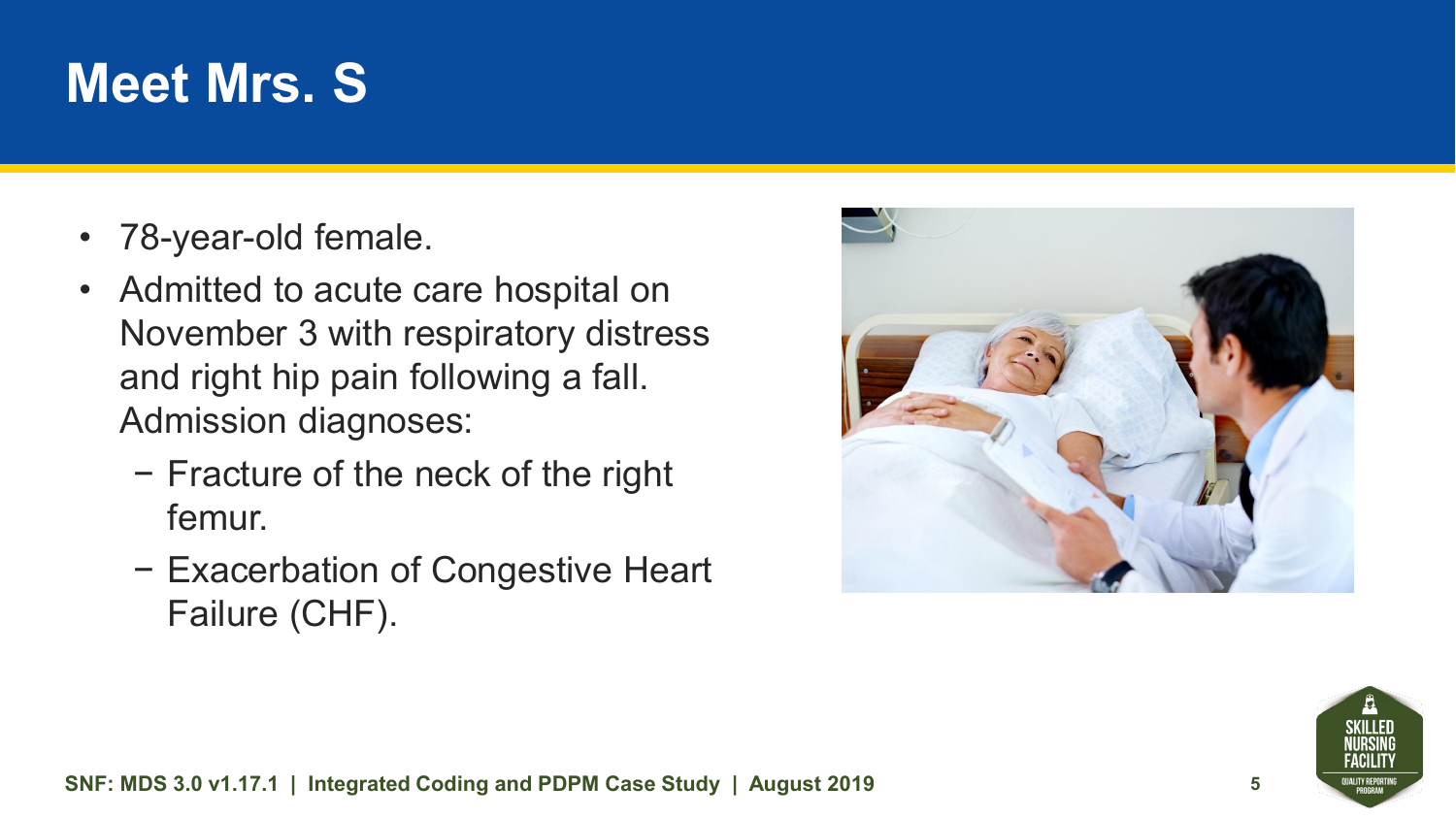## **Meet Mrs. S (cont.)**

- Past medical history includes hypertension, CHF, chronic obstructive pulmonary disease (COPD), and depression.
- Mrs. S underwent total hip arthroplasty surgery on November 4 to repair her right femoral neck fracture, requiring post-operative diuresis and supplemental oxygen due to CHF.
- During her hospitalization, Mrs. S developed a Stage 4 pressure ulcer on her coccyx.
- Her postoperative status stabilized but given her medical conditions and continued need for pressure ulcer care, occupational and physical therapy for rehabilitation, Mrs. S was transferred to the skilled nursing facility (SNF) on December 1.

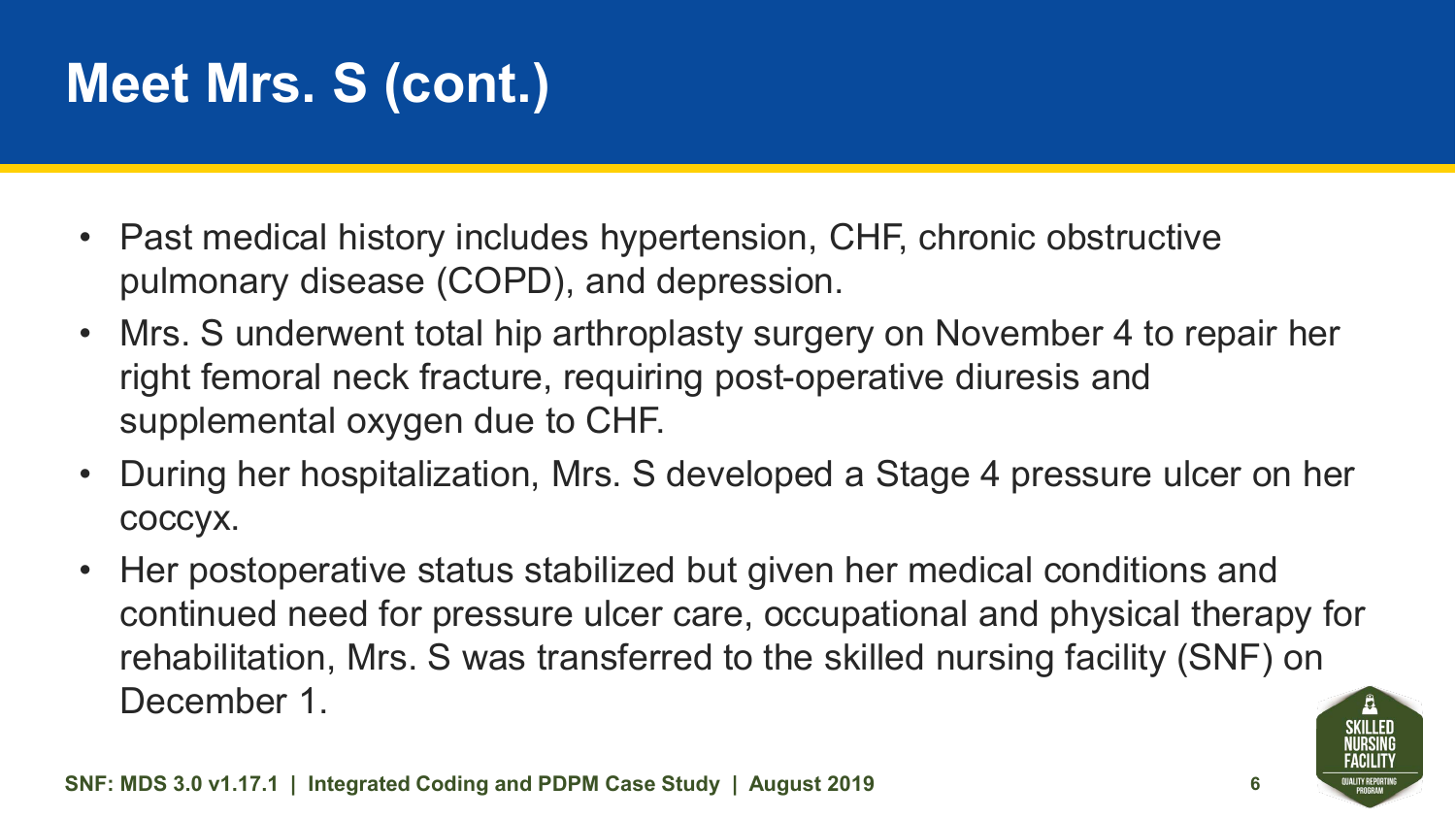#### **Case Study Materials**

- You will find the following documents in your folder:
	- − Integrated Coding and PDPM Case Study narrative.
	- − Integrated Coding and PDPM Case Study Coding Sheet.
	- − PDPM Calculation Worksheets.
	- − HIPPS Code Information Sheet.
- Use the Case Study to code a subset of Admission and Discharge items on the Case Study Coding Sheet.
- Use the Case Study Coding Sheet to complete the PDPM Calculation Worksheets.

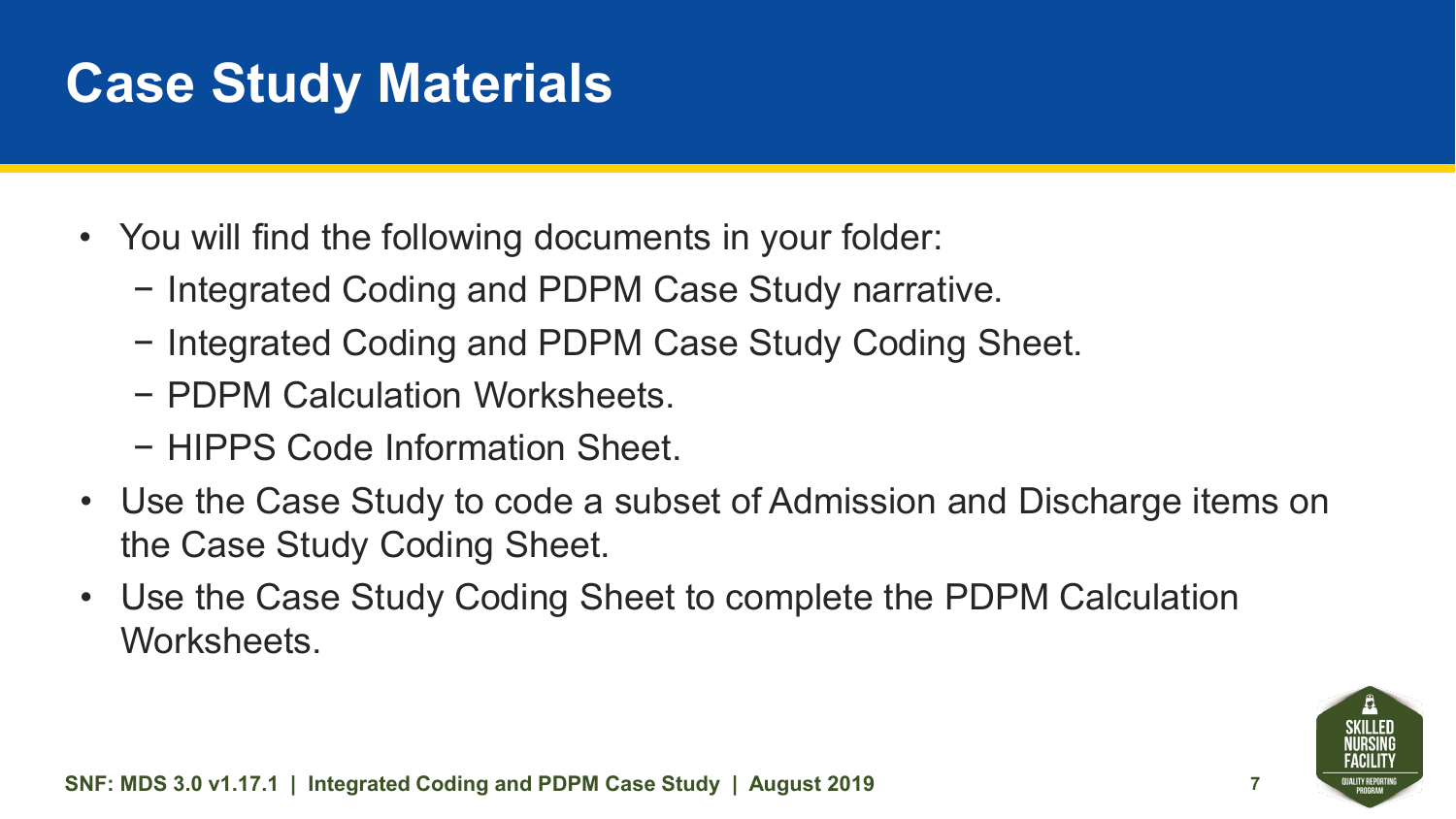#### **5-Day Assessment Items to Code**

- **Section A.** Identification Information (select items)
- **GG0100.** Prior Functioning: Everyday Activities
- **GG0110.** Prior Device Use
- **GG0130. Self-Care.**
- **GG0170.** Mobility.
- **10020A.** Primary medical condition that best describes the primary reason for admission.
- **J2000.** Prior Surgery
- **J2100.** Recent Surgery Requiring Active SNF Care
- **J2300-J5000.** Surgical Procedures

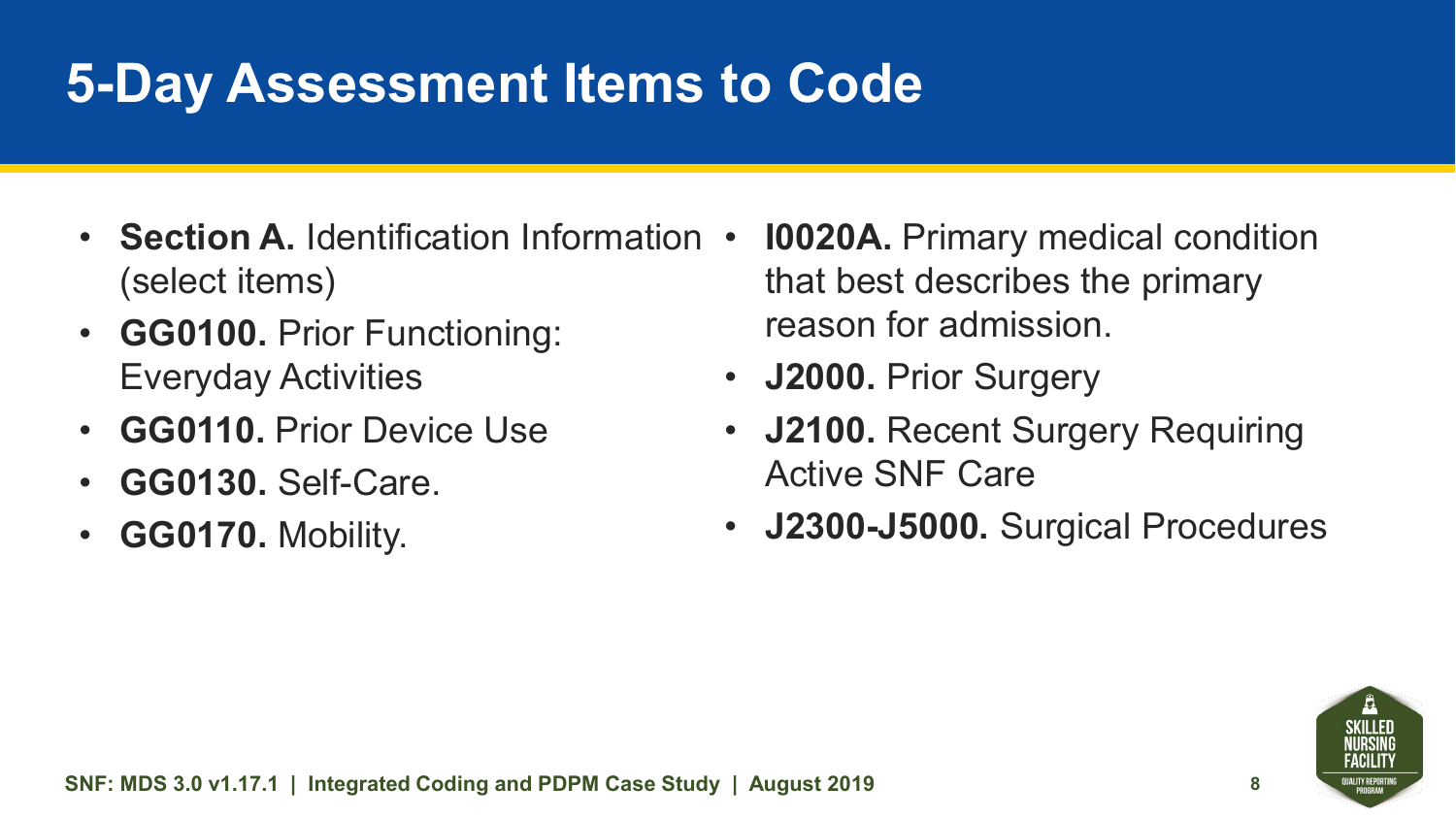#### **Part A Prospective Payment System (PPS) Discharge Assessment Items to Code**

- **GG0130.** Self-Care.
- **GG0170.** Mobility.